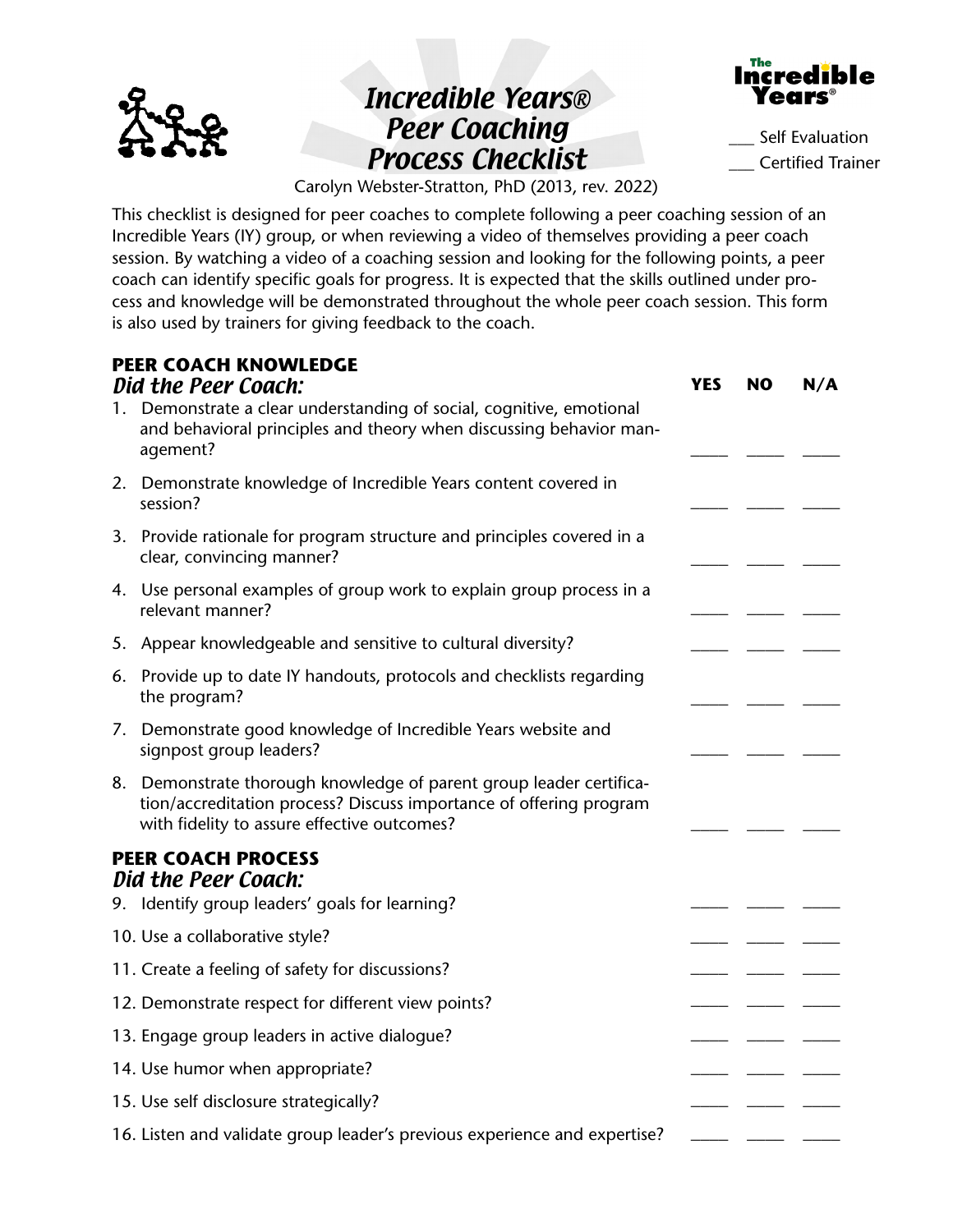

|                                                                                                                                                                                                                                                                                                                         | <b>YES</b> | <b>NO</b> | N/A |
|-------------------------------------------------------------------------------------------------------------------------------------------------------------------------------------------------------------------------------------------------------------------------------------------------------------------------|------------|-----------|-----|
| <b>PEER COACH PROCESS (Cont.)</b><br>17. Foster the idea that group leaders learn from each other's experi-<br>ences?                                                                                                                                                                                                   |            |           |     |
| 18. Help group leaders learn to support and reinforce each other and<br>work as a team?                                                                                                                                                                                                                                 |            |           |     |
| 19. Encourage group leaders to problem solve solutions when possible.<br>Ask questions with a positive tone to clarify issues before offering<br>solutions?                                                                                                                                                             |            |           |     |
| 20. Praise group leader's ideas and foster their self reflection and self<br>learning?                                                                                                                                                                                                                                  |            |           |     |
| 21. Summarize and restate important points?                                                                                                                                                                                                                                                                             |            |           |     |
| 22. Impose sufficient structure to facilitate group process?                                                                                                                                                                                                                                                            |            |           |     |
| 23. Prevent side tracking?                                                                                                                                                                                                                                                                                              |            |           |     |
| 24. Normalize learning process and difficulties when first doing groups?<br>Reflect on group leaders feelings and anxieties?                                                                                                                                                                                            |            |           |     |
| 25. Pull out group "principles" from group leaders' ideas?                                                                                                                                                                                                                                                              |            |           |     |
| 26. Help group leader know how to make strategies developmentally<br>appropriate for children?                                                                                                                                                                                                                          |            |           |     |
| 27. Know when to be flexible and allow a digression for an important<br>issue and know how to tie it into sessions content?                                                                                                                                                                                             |            |           |     |
| <b>SET UP</b><br>Did the Peer Coach:<br>28. Set up the room and chairs so that everyone could see the monitor                                                                                                                                                                                                           |            |           |     |
| for video review?                                                                                                                                                                                                                                                                                                       |            |           |     |
| 29. Set a clear agenda for the session in collaboration with group leaders?<br>(write on flip chart or white board)                                                                                                                                                                                                     |            |           |     |
| 30. In advance, ask group leaders to provide paperwork ready for review<br>(e.g., group leader checklists, parent evaluation forms, goals and<br>attendance list, principles covered, session protocols with vignettes<br>covered, etc.)? Review this paperwork to determine leader's fidelity to<br>session protocols? |            |           |     |
| 31. When reviewing session protocols, explore their rationale for their<br>selection of specific vignettes chosen, role plays conducted, or their<br>reasons for not being able to adhere to the protocols?                                                                                                             |            |           |     |
| 32. Check that group leaders have read the document about preparing<br>for video review ("Obtaining Video Review")?                                                                                                                                                                                                     |            |           |     |
| 33. After identifying group leaders' goals for the review, set realistic<br>priorities depending on the group leaders' prior experiences and<br>knowledge level?                                                                                                                                                        |            |           |     |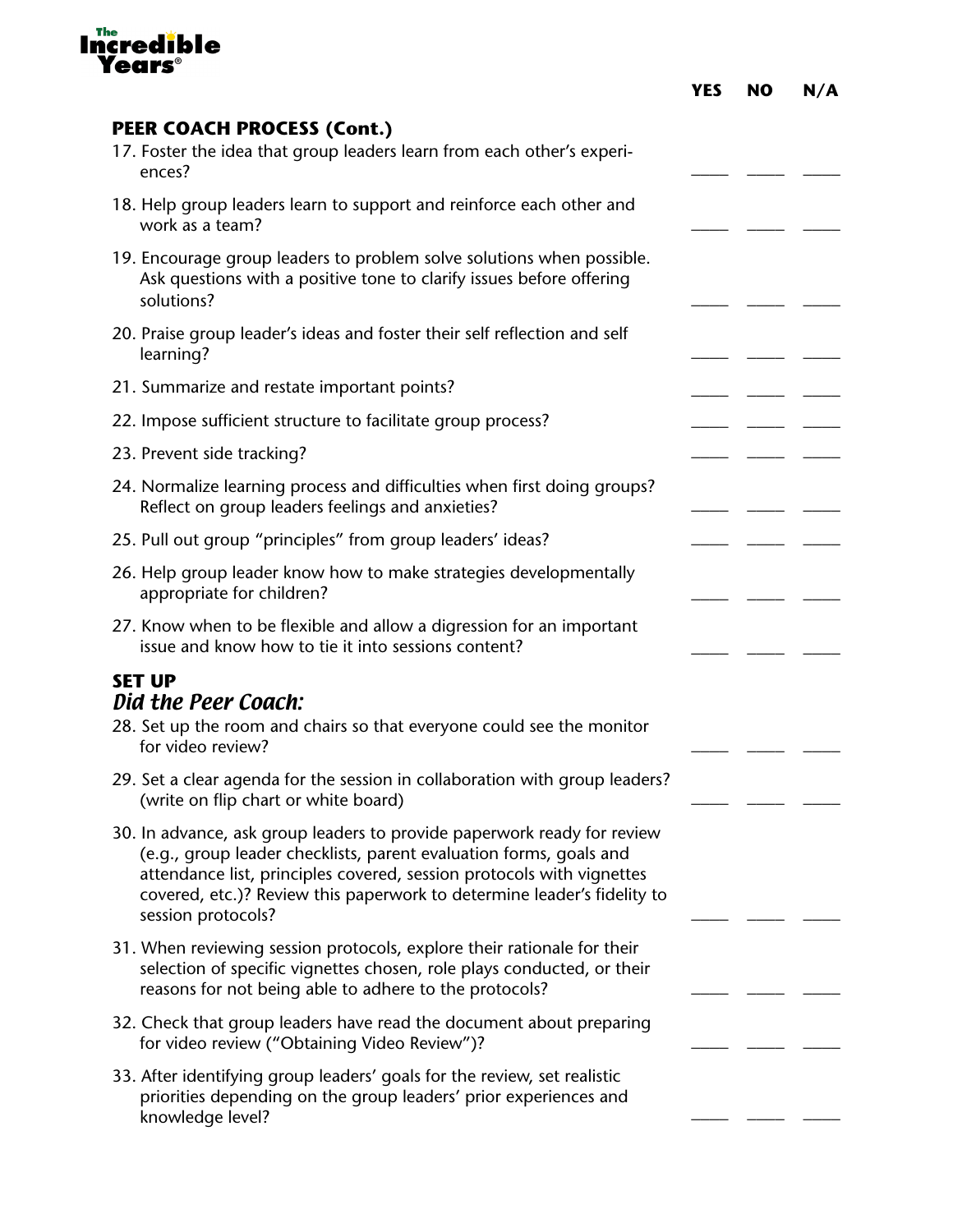| <b>Years</b> ®                                                                                                                                                                                                           | <b>YES</b> | <b>NO</b> | N/A |
|--------------------------------------------------------------------------------------------------------------------------------------------------------------------------------------------------------------------------|------------|-----------|-----|
| <b>REVIEW OF GOALS SET AT END OF LAST PEER COACH</b><br><b>SESSION</b>                                                                                                                                                   |            |           |     |
| Did the Peer Coach:                                                                                                                                                                                                      |            |           |     |
| 34. Begin by asking group leaders how they worked on their goals since<br>the last peer coach session?                                                                                                                   |            |           |     |
| 35. Highlight any key skills used and have group leaders write down key<br>principles of group leadership?                                                                                                               |            |           |     |
| 36. Praise and encourage group leaders for what they did well and recog-<br>nize their beginning steps to change rather than correct their process?                                                                      |            |           |     |
| 37. Help group leaders integrate prior learning by asking them to use<br>principles from prior sessions?                                                                                                                 |            |           |     |
| 38. Explore with group leaders who didn't complete their goals what<br>made it difficult? Help them identify how to overcome difficulties?                                                                               |            |           |     |
| 39. Limit the discussion of prior goals to give adequate time for discuss-<br>ing new goals and viewing the video clip brought for discussion?                                                                           |            |           |     |
| <b>REVIEW OF VIDEO CLIPS</b><br>Did the Peer Coach:<br>40. Begin the discussion by asking group leaders why they have chosen<br>the video clip?                                                                          |            |           |     |
| 41. Identify what group leaders would like feedback on and what their<br>qoals are?                                                                                                                                      |            |           |     |
| 42. Give group leaders a chance to reflect upon their experiences?                                                                                                                                                       |            |           |     |
| 43. Watch the video clips together and reflect on the collaborative pro-<br>cess from the point of view of both the group leader and the parents?                                                                        |            |           |     |
| 44. Ask open ended questions to group leaders about what was happen-<br>ing in the clip to support self reflection?                                                                                                      |            |           |     |
| 45. Paraphrase and highlight the key points made by group leaders and<br>encourage them to write these down?                                                                                                             |            |           |     |
| 46. Help group leaders explore rationale for key group leadership skills<br>(e.g. what is the value of having parents identify their own prin-<br>ciples?)?                                                              |            |           |     |
| 47. Move on to the next clip after key points have been discussed rather<br>than let discussion go on at length (this ensures that the leaders will<br>have sufficient time for role playing and for showing all clips)? |            |           |     |
| 48. Use role play appropriately to reinforce and practice new learning or<br>suggested ideas?                                                                                                                            |            |           |     |
| 49. Encourage group leaders to refer to process checklists periodically to<br>summarize their insights and main points?                                                                                                  |            |           |     |

Incredible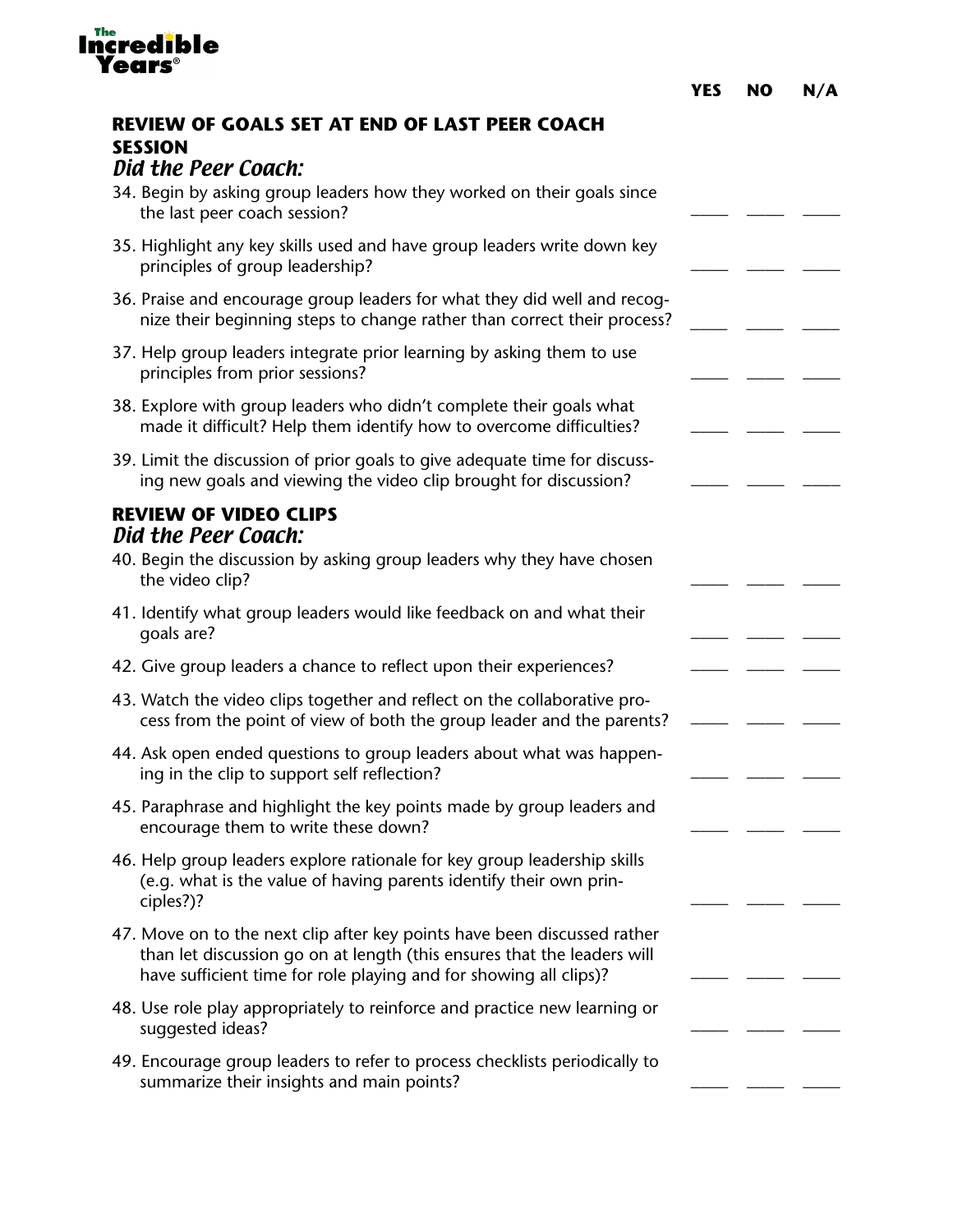